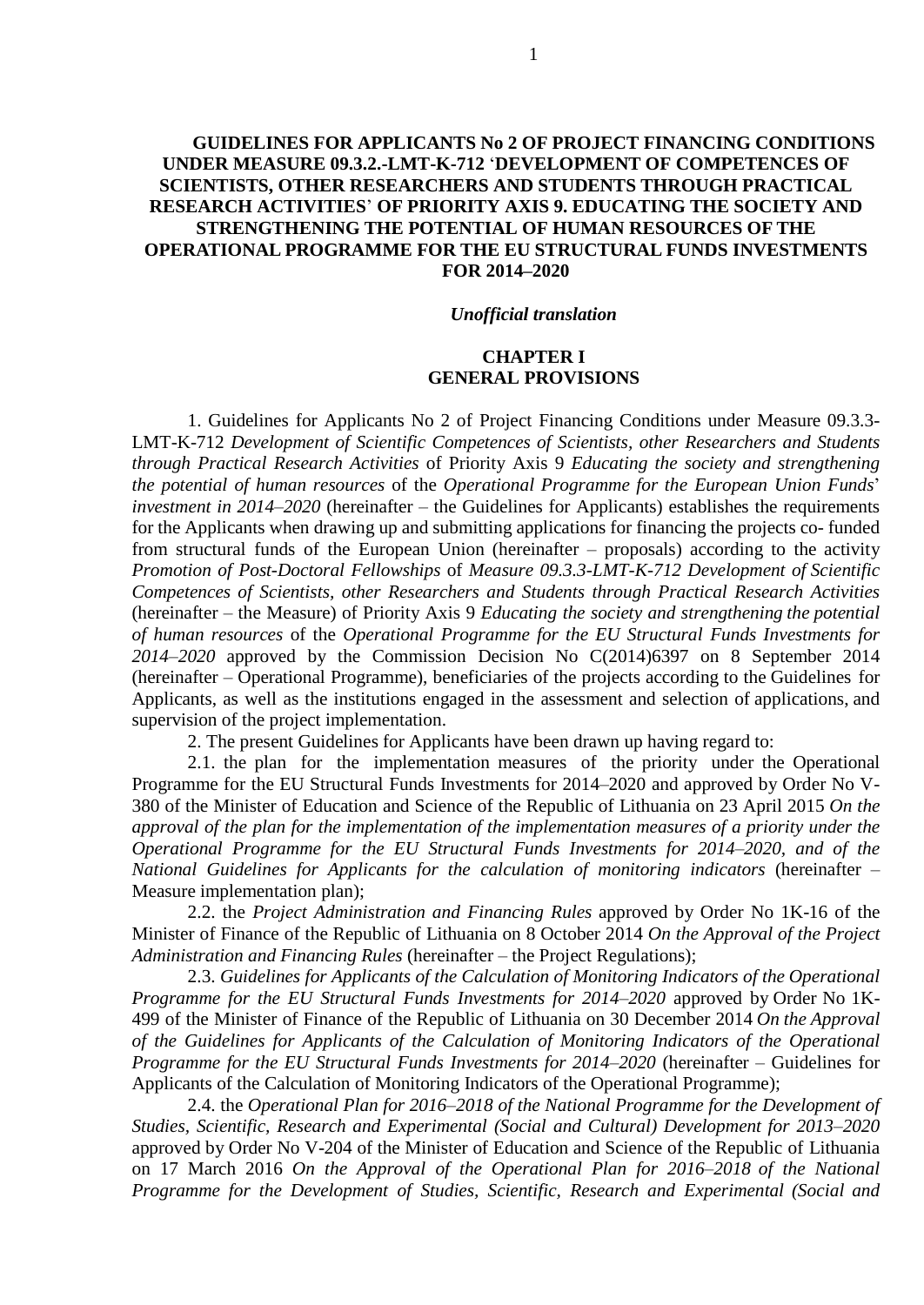*Cultural) Development for 2013–2020*;

2.5. *the Operational Plan for 2019–2020 of the National Programme for the Development of Studies, Scientific, Research and Experimental (Social and Cultural) Development for 2013–2020* approved by Order No V-110 of the Minister of Education, Science and Sport of the Republic of Lithuania on 8 February 2019 *On the Approval of the Operational Plan for 2019–2020 of the National Programme for the Development of Studies, Scientific, Research and Experimental (Social and Cultural) Development for 2013–2020*;

2.6. the Recommendations on the Compliance of Project Expenditure to the Requirements of the European Union Structural Funds approved by the 16 May 2019 Protocol No. 42 of the Steering Committee of the Operational Program for the Development of Human Resources, the Operational Program for Growth, the Cohesion Promotion Program and the Operational Program of the European Union Funds Investment Program 2014-2020 (hereinafter - Recommendations on Eligibility of Project Expenditures to the Requirements of the European Union Structural Funds) and published on the website of the EU Structural Funds www.esinvesticijos.lt;

2.7. Law on Higher Education and Research of the Republic of Lithuania;

2.8. the priority project selection criteria of the activity *Promotion of Post-Doctoral Fellowships* under the measure *Support to Research Activities of Scientists and Other Researchers*  approved by Resolution No 44P-15.1(17) of the meeting of the Monitoring Committee of the *Operational Programme for the EU Structural Funds Investments for 2014–2020* on 19 May 2016;

2.9. the model lists of eligible research and/or technological production of research and dissemination projects approved by Order No V-2017 of the Chairman of the Research Council of the Republic of Lithuania on 31 October 2014 *Regarding the Approval of the Model Lists of Eligible Research and/or Technological Production of Research and Dissemination Projects* (hereinafter – the Model lists of eligible research and/or technological production of research and dissemination projects);

2.10. General Rules of Experts of the Research Council of Lithuania and Their Activities approved by the Order No. V-42 of the Chairman of the Research Council of Lithuania of 29 January 2018 *On the Approval of the General Rules of the Lithuanian Science Council Experts and Their Activities*;

2.11. Regulation of the Annual Assessment of Research and Experimental Development and Artistic Activities of Universities and Research Institutes approved by the Order No. V-747 of the Minister of Education and Science of the Republic of Lithuania of 4 October 2017 *On the Approval of the Regulation on the Annual Evaluation of the Research and Experimental Development and Arts Activities of Universities and Research Institutes*.

3. The concepts used for the purpose of the present Guidelines for Applicants shall be interpreted as defined in the legal acts referred to in Article 2 of the present Guidelines for Applicants, the *Rules on the Allocation of Responsibility and Functions among Institutions while Implementing the Operational Programme for the EU Funds Investments for 2014–2020* approved by the Resolution No 528 of the Government of the Republic of Lithuania on 4 June 2014 *Regarding Allocation of Responsibility and Functions among Institutions while Implementing the Operational Programme for the EU Funds Investments for 2014–2020, and the Rules on the Administration of the Operational Programme for the EU Funds Investments for 2014–2020 approved by Resolution No 1090 of the Government of the Republic of Lithuania on 3 October 2014 On the Approval of the Rules on the Administration of the Operational Programme for the EU funds investments for 2014– 2020.*

4. For the purposes of the Guidelines for Applicants the Research fellow shall be a researcher holding a doctoral degree awarded by a Lithuanian or foreign research and studies institution, provided no more tan five years have lapsed from the doctoral degree award date until the deadline for submission of applications indicated in the call for proposals (the period does not include maternity leave, paternity or child raising leave until the child is three years of age), and engaged in the research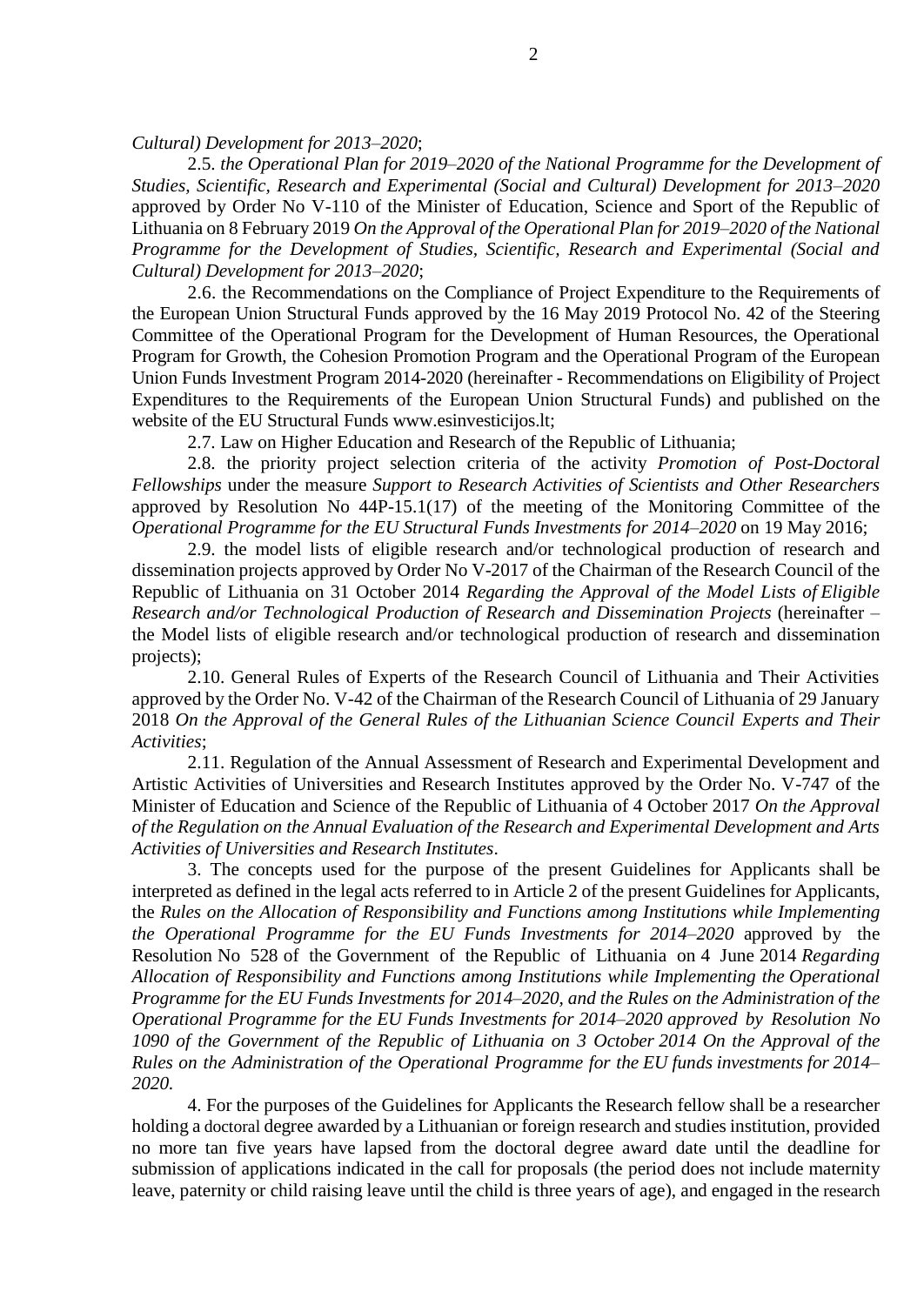activity provided in the project. For the purposes of the Guidelines for Applicants the post-doctoral fellowship shall be a research work carried out by the Research fellow. For the purposes of the Guidelines for Applicants the post-doctoral fellowship supervisor shall be a researcher working at the Applicant (Beneficiary) institution, who supervises the research work of the Research fellow during the implementation of the project.

5. The implementation of the measure is managed by the Ministry of Education, Science and Sport of the Republic of Lithuania (hereinafter – the Ministry), and the Research Council of Lithuania (hereinafter – the Implementing Authority or RCL).

6. The form of financing under the Measure is a non-repayable subsidy.

7. The project selection under the Guidelines for Applicants shall be carried out by way of competition in a single stage.

8. According to the Guidelines for Applicants total EUR 10,426,320 (ten million four hundred twenty six thousand three hundred twenty euros) were allocated from the European Social Fund.

9. According to the Guidelines for Applicants there will be two calls for proposals, with the following projected allocations from the European Social Fund, respectively for the first and second calls: EUR3 894 437,68 (three million eight hundred ninety-four thousand four hundred thirtyseven euros 68 cents), and EUR 6 531 882,32 (six million five hundred thirty-one thousand eight hundred eighty-two euros 32 cents). Where the amount distributed, or requested to be allocated according to the decisions regarding the project funding and the submitted Applications within the framework of a call for proposals is smaller than the amount allocated for the call, the uncommitted amounts shall be distributed proportionally among other calls. When passing a decision regarding the funding of the projects, the Ministry shall have a right to increase the amount intended to be allocated to the call without increasing the amount specified in the Measure implementation plan, or infringing the legitimate expectations of the Applicants.

10. The purpose of the measure is to enhance the scientific qualification of students, researchers and scientists through practical activities, research exchanges and while promoting the building and development of scientific communication and networking.

11. According to the Guidelines for Applicants the purpose of the Measure is to support postdoctoral fellowship studies.

12. The purpose of the activity referred to in Article 11 of the Guidelines for Applicants is to promote the development of the post-doctoral fellowship studies, and increase the research qualification of the research fellows (the projects do not have to seek developing specific products for the market, or increase the commercial and technology transfer scale).

13. According to the supported activities indicated in the Guidelines for Applicants the first call for proposals is scheduled to be published in the second quarter of 2017, and the second call for proposals will be published in fourth quarter of 2019. Calls for proposals are published at the internet website of the Implementing Authority [www.lmt.lt,](http://www.lmt.lt/) and the internet website of the EU structural funds [www.esinvesticijos.lt.](http://www.esinvesticijos.lt/)

# **CHAPTER II REQUIREMENTS FOR THE APPLICANTS**

14. According to the provisions of the Guidelines for Applicants the Applicants (Beneficiarys) are:

14.1. universities or state research institutes holding the arts or science doctoral rights and/or together with the universities performs the education of scientists and included in the Open Information, Counselling and Guidance System www.aikos.smm.lt;

14.2. companies registered in the Republic of Lithuania, performing research and experimental (social, cultural) development activities (hereinafter – R&D activities).

15. Branches of legal entities are eligible to be the Applicants (Beneficiaries).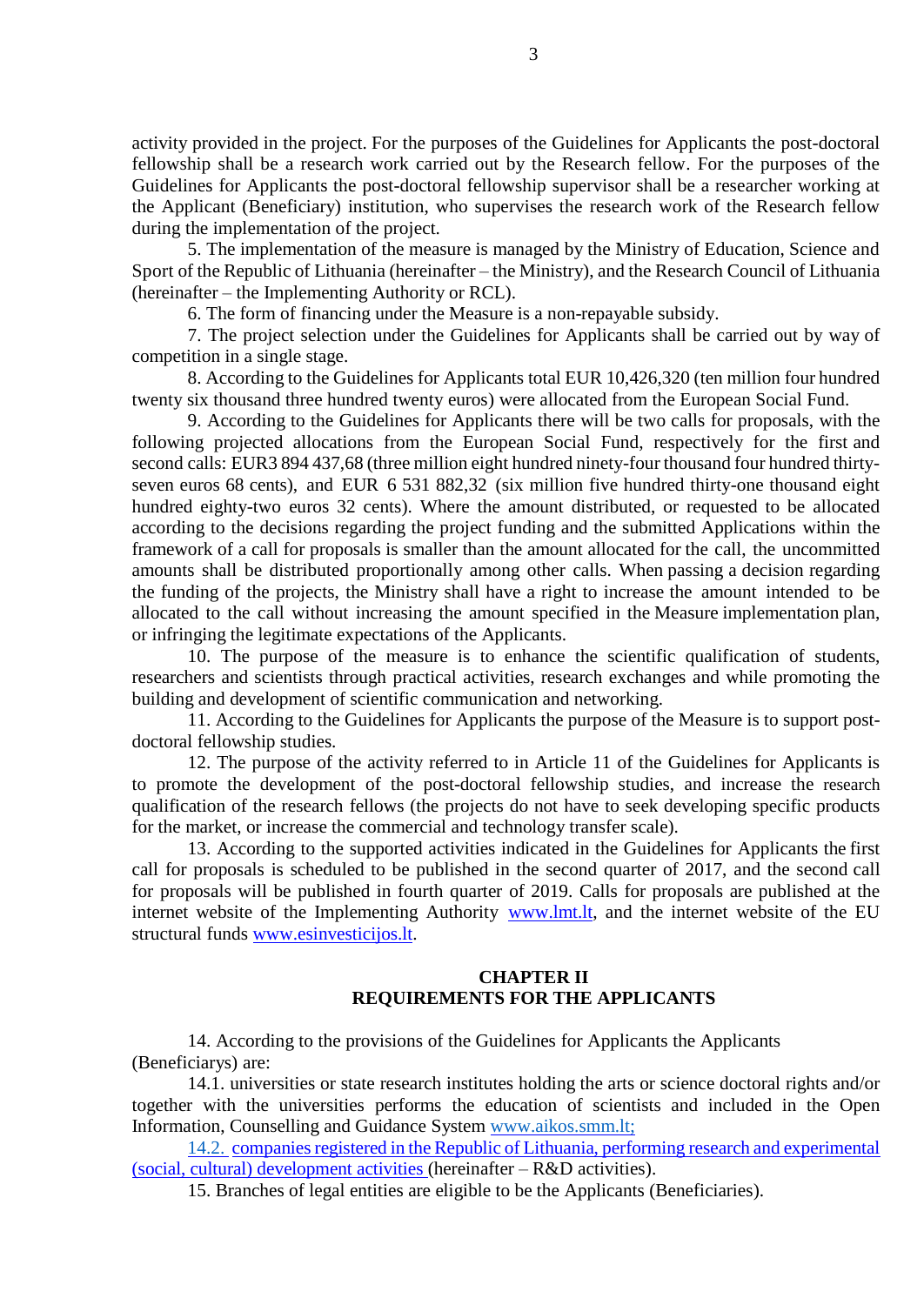16. The Applicants shall not be allowed to submit applications in cooperation withpartners.

17. A research fellow and his fellowship supervisor may be indicated in a single application under a single call for proposals only.

18. The Applicant (Beneficiary) is required to have the following capacities necessary to implement the project:

18.1. operate an infrastructure required for carrying out R&D activities;

18.2. have human resources required for administration of the project.

19. At a time a Beneficiary may implement more than one project, provided the Beneficiary operates adequate infrastructure and administrative and financial resources required for a quality implementation of projects.

20.If it is determined by final decision of Ombudsman for academic ethics and procedures or by effective court decision that a person has violated the principle of academic integrity in research, the Applications that identify him as a fellowship supervisor or a research fellow shall not be considered for 5 years from the effective date of the decision. The Applications that indicate as the research fellow or the fellowship supervisor a researcher who has previously managed a project funded by the Research Council of Lithuania which was terminated or not implemented, shall not be considered for a period of three years from the effective date of the decision of the Research Council of Lithuania.

21. The Applicant who is the research fellow, or the fellowship supervisor shall comply with the requirements set forth in Chapters I and II of the Guidelines for Applicants as of the deadline for submission of applications indicated in the call for proposals.

## **CHAPTER III REQUIREMENTS APPLICABLE TO PROJECTS**

22. A project must comply with the general requirements set fort in Section 10 of the Project Regulations.

23. Projects must comply with the specific project selection criterion approved by the Monitoring Committee of the European Union Funds Operational Program for the Investment Program 2014-2020 May 8 Protocol No. 44P-4 (40), i. e., Projects must comply with the requirements of the National Study, Research and Experimental (Social, Cultural) Development Program 2013- 2020 Action Plan for 2016-2018 subarticle 2.1.3.1 or National Study, Research and Experimental (Social, Cultural) Development Program 2013-2020 Action Plan for 2019-2020 subarticle 2.1.3.1, specifying the action and the beneficiary (applicant) assigned to the action.

24. The selection of projects shall be carried out following the priority selection criteria referred to in Annex 2 to the Guidelines for Applicants. The projects are scored points for the compliance with the priority project selection criteria, and the maximum score according to each criterion is indicated in Annex 2 to the Guidelines for Applicants. The minimum score required under the Guidelines for Applicants is 55, of which no less than 15 points shall be scored according to the selection criterion referred to in Article 1 of Annex 2, no less than 14 points are required according to the project selection criterion referred to in Article 2 of Annex 2, and no less than 14 points shall be collected according to the project selection criteria referred to in Article 3 of Annex 2, and no less than 12 points must be awarded according to the selection criterion referred to in Article 4 of Annex 2. In case the projects are assigned identical number of points, the project shall be ranked in accordance with the procedure set forth in Article 151 of the Project Regulations.

25. Where in relation to the quality assessment a project is scored less than 55 points, or the project fails to obtain the minimum score referred to in Article 24 of the Guidelines for Applicants according to each priority project selection criterion, the application shall be rejected.

26. The duration of the projects submitted according to the Guidelines for Applicants shall be 24 months from the Grant Agreement signature date.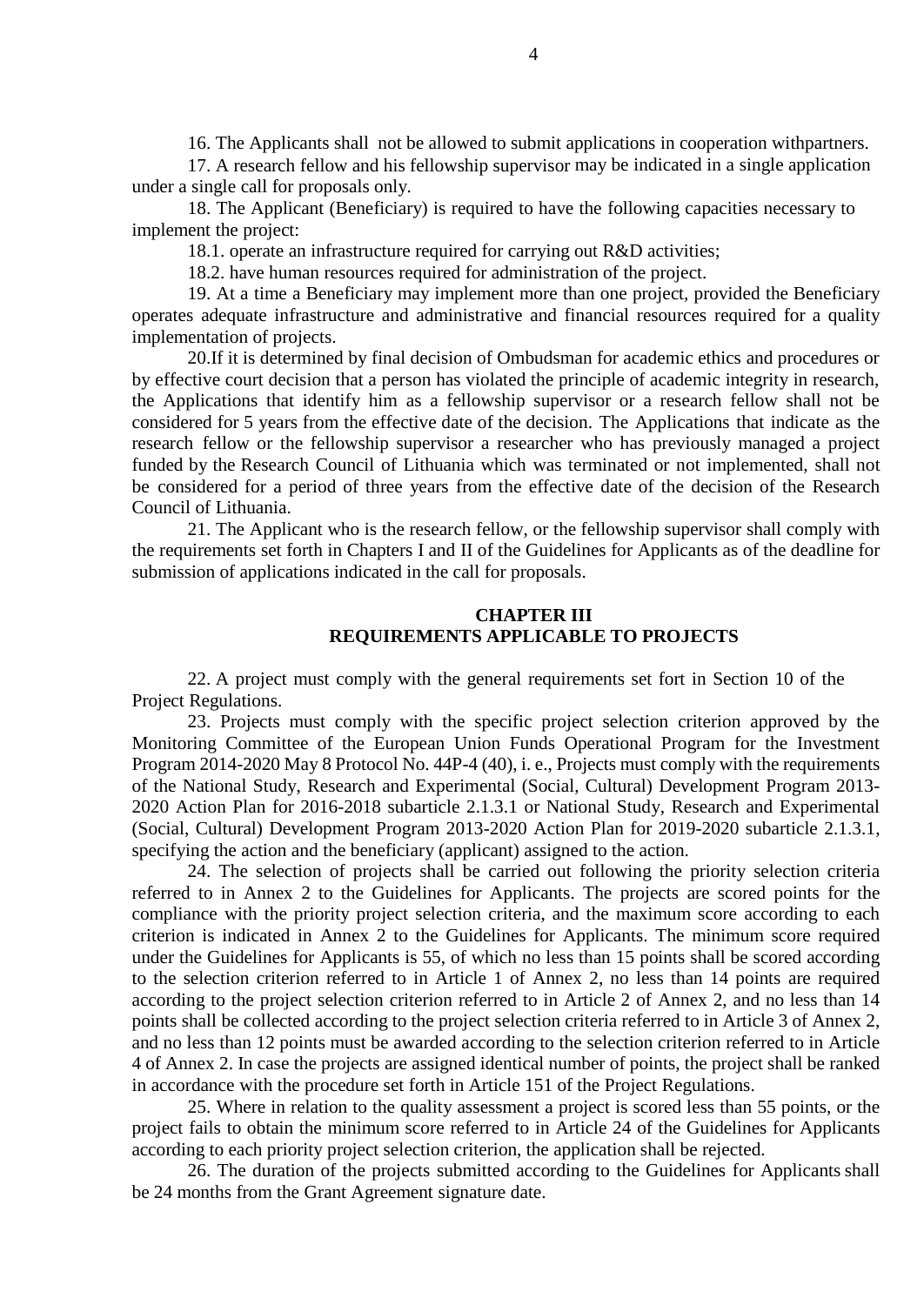27. In certain cases in view of some objective reasons that the Beneficiary was not in a position to foresee at the time of the submission and the assessment of the application, the duration of the projects referred to in Article 26 of the Guidelines for Applicants may be extended in the procedure specified in the Project Regulations, but in any case for longer than 6 months, and without infringing the time limits referred to in Articles 213.1 and 213.5 of the Project Regulations. The project activity implementation period may be suspended for a period of maternity leave, paternity or child-raising leave until the child reaches the age of 3 years, provided that after the activities under the project are renewed, the project will be completed by the terms referred to in Articles 213.1 and 213.5 of the Project Regulations.

28. The project activities must be started no later than within one month from the effective date of the Grant Agreement, but in any case, and must be completed no later than the terms referred to in Articles 213.1 and 213.5 of the Project Regulations. The beginning of project activities is considered to be the date at which the research fellow starts working for the project.

29. The research fellow shall start working for the project within no later than one month from the effective date of the Grant Agreement and shall work within the project throughout the entire project implementation period, i.e. total no less than 1,260 hours in the course of 12 months (according to unit costs certificates declared by the Beneficiary and approved by the Implementing Authority). The working hours of the research fellow should not include the working time for indirect (administrative) project activities (if applied).

30. The activities under the project must be all carried out in the Republic of Lithuania. Project activity may be carried out in other Member States of the EU, or in non-EU States, provided the products, results and the benefit (or part thereof corresponding to the financial contribution of the Republic of Lithuania) are allocated to the Republic of Lithuania. Project activities venue is the location at which project activities are being implemented by the project team as defined in the *Recommendation Regarding the Compliance of Project Expenses with the Requirements of Structural Funds of the European Union.*

31. An eligible target group of the project is the research fellows who according to Section 23 of the Project regulations at the same time are participants of the Project.

32. A project must pursue the following Measure implementation monitoring indicators:

32.1. Researchers participating in ESF activities designed for studies under informal education programmes (indicator code P.S.395). Minimum target value – 1 person; interim target value by 1 June 2018 – 1 person (interim target value is set for first call for proposals only).

32.2. Researchers that left abroad for professional development using ESF investment

(indicator code P.S.393). Minimum target value  $-1$  person; interim target value not specified; 32.3. Implemented R&D projects (indicator code P.S.396). Minimum target value – 1 project; interim target value not specified;

33. The Measure implementation monitoring indicators indicated in Article 32 of the Guidelines for Applicants are computed according to the *Guidelines for Applicants of the Procedure for the Computation of Monitoring Indicators of the Operating Programme.* The Guidelines for Applicants of computation of all monitoring indicators of the Operating Programme are published at the EU structural funds' website [www.esinvesticijos.lt.](http://www.esinvesticijos.lt/)

34. Project maturity requirements do not apply.

35. There shall be no restrictions of the project that could have an adverse effect upon the implementation of the principles of gender equality, non-discrimination based on gender, race, nationality, language, origin, social standing, beliefs and views, disability, sexual orientation, ethnicity or religion.

36. There shall be no project actions that could adversely affect the implementation of the sustainable development principle.

37. According to the present Guidelines for Applicants State aid as defined in Article 107 of the Treaty on the Functioning of the European Union (OJ 2016 C, 202, p. 47), or *de minimis aid*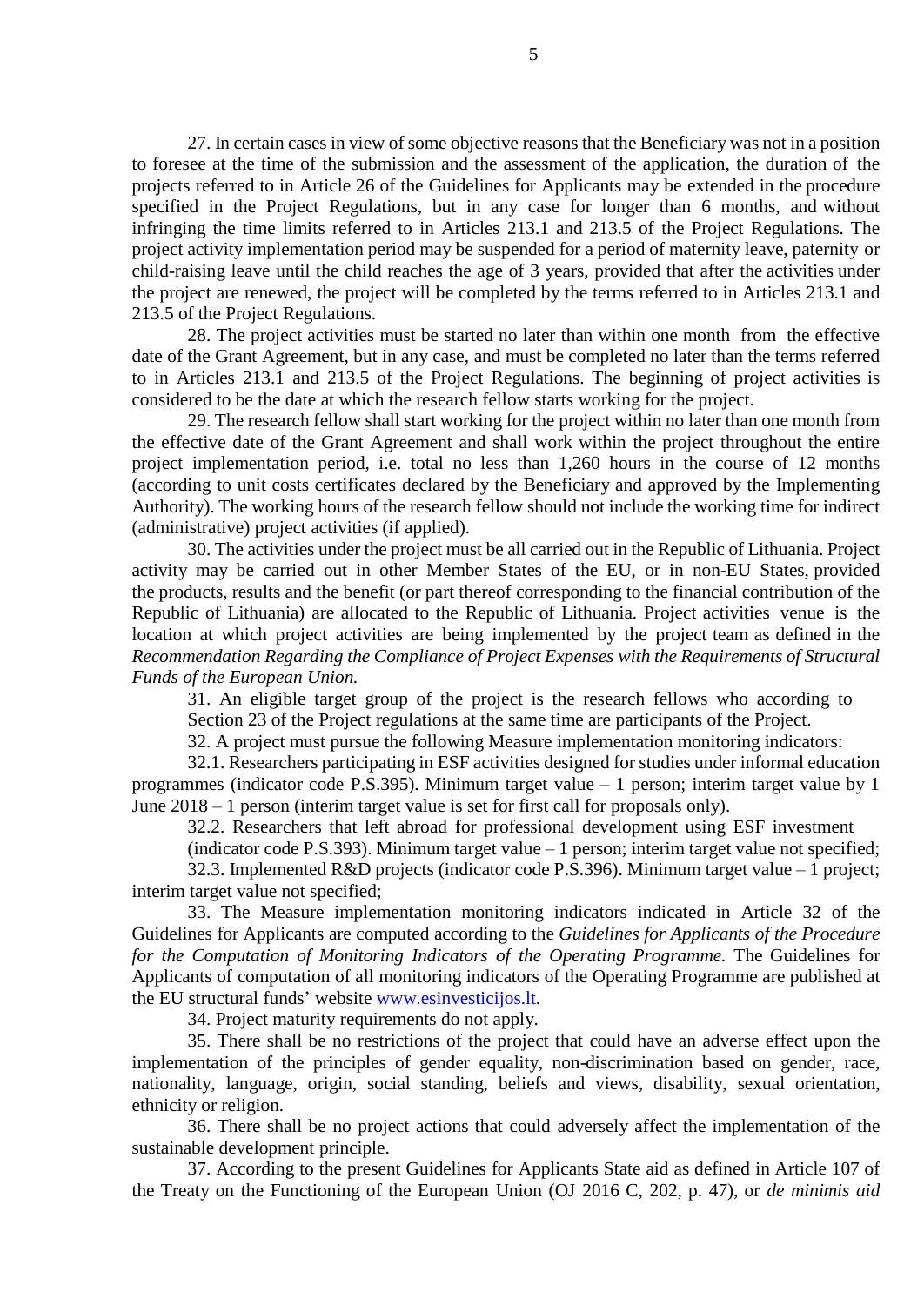compliant with the provisions of Commission Regulation No 1407/2013 of 18 December 2013 on the application of Articles 107 and 108 of the Treaty on the Functioning of the European Union to *de minimis aid* (OJ 2013 L 352, p.1) shall not be granted.

38. A project may not have been or be currently funded from the state budget of the Republic of Lithuania and/or municipalities budgets, other monetary resources at the disposal of the State and/or municipalities, EU structural funds or other measures of the EU financial assistance or other international support (including the funds allocated for the implementation of the Agreement establishing the European Molecular Biology Laboratory), and where granted EU structural funds, such measures would be recognised eligible for funding and/or funded on more than a single occasion.

39. In the course of the project implementation the research fellow must be enrolled and attend a fellowship programme at a foreign research or studies institution, a research centre, a laboratory, a company, an institution, a library, an archive, an expedition, etc. Minimum duration of the trip is one month. The overall duration of the trip may be broken down to individual parts each of them no shorter than 15 days.

40. In the course of the project implementation the fellow may not be changed.

41. Physical project implementation indicators are planned following, but not limited to, the model lists of eligible research and/or technological production of research and dissemination projects.

42. The projects are not subject to continuity of investment or post funding reporting requirements.

#### **CHAPTER IV**

## **ELIGIBLE COSTS OF PROJECTS AND FINANCING REQUIREMENTS**

43. The costs incurred within the projects shall comply with the requirements for project costs defined in Chapter VI of the Project Regulations and the *Recommendations Regarding the Compliance of Project Expenses with the Requirements of Structural Funds of the European Union*.

44. The eligible costs of a project are the costs that were incurred and paid in the period since the beginning of project until the end of the project activities, but no later than within the terms specified in Sub-Articles 213.1 and 213.5 of the Project Regulations.

45. Eligible costs of the project shall be reimbursed according to unit costs and flat rates. The amount of eligible costs of the project is determined for each project individually considering the reasonableness of project during the eligibility assessment, however, not exceeding the maximum amount allocated to the project as set forth in Article 46 of the Guidelines for Applicants.

46. The maximum amount to be allocated to fund per project is EUR 129 891 (one hundred and twenty-nine thousand eight hundred and ninety-one euro).

47. A Beneficiary may be disbursed an advance payment. A maximum advance payment allocated to the project is 30 % of the funding amount allocated to the project, unless the Grant Agreement provides for a smaller maximum advance amount. The maximum advance amount and the advance payment procedure are specified in the Grant Agreement and Section 21 of the Project Regulations.

48. The maximum share of the project eligible for funding is equal to 100 % of the total eligible costs of the project.

49. The Applicant may contribute to the implementation of the project at its own initiative, and using own funds and/or those of other sources.

50. The share of the eligible costs of the project that is not covered by the funds allocated to the project, shall be funded from the funds of the Beneficiary.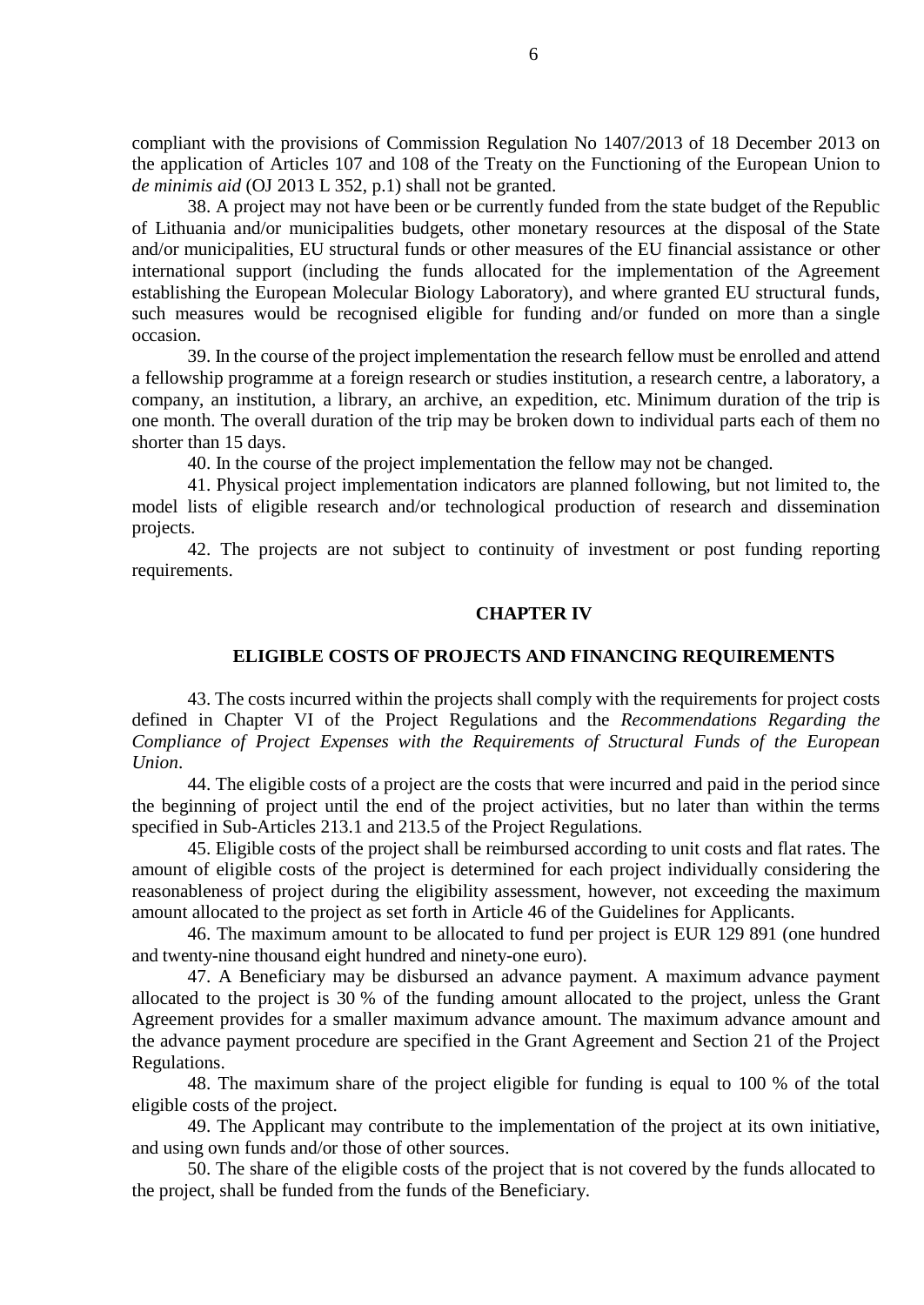51. According to the Guidelines for Applicants there are the following categories of eligible costs:

| E                  | Expense category                                           | Requirements and explanations                                                                                                                                                                                                                                                                                                                                                                                                                                                                                                                                                                                                                                                                                                                                                                                                                                                                   |
|--------------------|------------------------------------------------------------|-------------------------------------------------------------------------------------------------------------------------------------------------------------------------------------------------------------------------------------------------------------------------------------------------------------------------------------------------------------------------------------------------------------------------------------------------------------------------------------------------------------------------------------------------------------------------------------------------------------------------------------------------------------------------------------------------------------------------------------------------------------------------------------------------------------------------------------------------------------------------------------------------|
| xpense             | name                                                       |                                                                                                                                                                                                                                                                                                                                                                                                                                                                                                                                                                                                                                                                                                                                                                                                                                                                                                 |
| category           |                                                            |                                                                                                                                                                                                                                                                                                                                                                                                                                                                                                                                                                                                                                                                                                                                                                                                                                                                                                 |
| $N_{\Omega}$<br>1. | Land                                                       | Does not apply                                                                                                                                                                                                                                                                                                                                                                                                                                                                                                                                                                                                                                                                                                                                                                                                                                                                                  |
| 2.                 | Immovable property                                         | Does not apply                                                                                                                                                                                                                                                                                                                                                                                                                                                                                                                                                                                                                                                                                                                                                                                                                                                                                  |
| 3.                 | Construction,<br>reconstruction, repair and<br>other works | Does not apply                                                                                                                                                                                                                                                                                                                                                                                                                                                                                                                                                                                                                                                                                                                                                                                                                                                                                  |
| 4.                 | Equipment,<br>machinery and other assets                   | Does not apply                                                                                                                                                                                                                                                                                                                                                                                                                                                                                                                                                                                                                                                                                                                                                                                                                                                                                  |
| 5.                 | Project<br>implementation                                  | The expenses related to the compensation of the<br>research fellow, and the associated obligations of the<br>employer shall be reimbursed using fixed rates (Article<br>52.1 of the Guidelines for Applicants).                                                                                                                                                                                                                                                                                                                                                                                                                                                                                                                                                                                                                                                                                 |
| 6.                 | Information<br>about<br>the<br>project                     | Does not apply                                                                                                                                                                                                                                                                                                                                                                                                                                                                                                                                                                                                                                                                                                                                                                                                                                                                                  |
| 7.                 | Indirect costs<br>and<br>fixed project cost rate.          | Costs are reimbursed applying a flat rate<br>other costs according to the (Article 52.2 of the Guidelines for Applicants).<br>The expenses concerned are:<br>1. the costs of the business trips of the research<br>fellow, travel and fellowship;<br>2. service expenses;<br>3. costs related to the acquisition of short-term<br>and long-term assets;<br>4. costs of depreciation of the long-term assets<br>owned by the Beneficiary, where no public funds<br>(including other countries) were used to acquire the<br>assets;<br>5. project publicity costs. Only the expenses<br>related to the mandatory project publicity measures<br>according to Articles 450.1, 450.2 and<br>450.6 of the Project Regulations are<br>considered eligible.<br>6. other costs required to attain the project<br>objectives;<br>7. indirect project costs (project administration<br>and related costs). |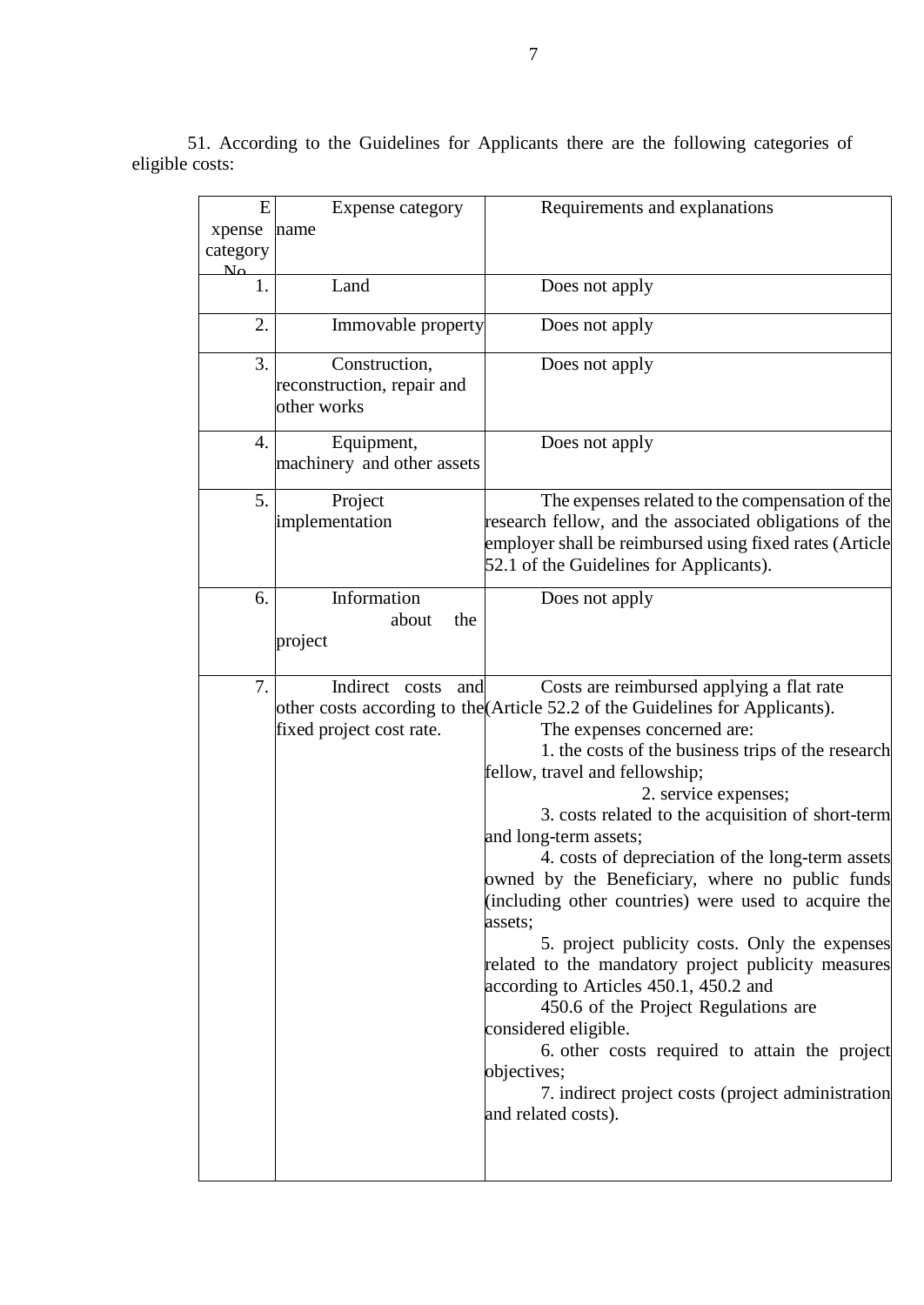**Note:** The project budget table in the Application form shall be completed following the Instruction on completing the project budget form provided in the Recommendations regarding the compliance of project costs with the requirements of structural funds of the European Union.

52. Beneficiary costs reimbursed when carrying out project activities:

52.1. costs of compensation to the research fellow and the related obligations of the employer are reimbursed according to unit costs of compensation for research projects. The rates are established in accordance with the *Report of the Survey on the Determination of Unit Costs of Compensation in Research Projects.* (the Report is published at [http://www.esinvesticijos.lt/lt/dokumentai/supaprastinto-islaidu-apmokejimo-tyrimai\)](http://www.esinvesticijos.lt/lt/dokumentai/supaprastinto-islaidu-apmokejimo-tyrimai).

52.2. costs of the project other than those indicated in Article 52.1 of the Guidelines for Applicants according to Article 433.3 of the Project Regulations shall be reimbursed at a flat rate that accounts of for 40 % of the compensation costs and the associated obligations of the employer.

53. The costs reimbursed at unit costs and a flat rate specified in Articles 51-52 of the Guidelines for Applicants shall comply with the following provisions:

53.1. the costs reimbursed at unit costs and a flat rate must comply with the provisions of Section 35 of the Project Regulations;

53.2. an applicant shall have a right to provide in the application the unit costs lower than the maximum values indicated in the Guidelines for Applicants;

53.3. project costs intended to be incurred at unit costs, are reimbursed by compensating having regard to the unit costs set forth in the Grant agreement and the documents submitted by the Beneficiary supporting the achieved results (i.e. time sheets of the research fellow, summary of the salary calculation using unit costs, and the documents certifying the attainment of a physical operating indicator. The form of the summary is approved by Implementing Authority). The documents to be submitted are specified in the Grant Agreement;

53.4. Where the Managing Authority or the Audit Authority establishes that the unit cost / flat rate has not been correctly determined, the adjusted amount or the conditions for its application shall apply to the cost of the project activities carried out from the date of entry into force of the revision.

54. The unit costs applied to a specific project shall be set in the Grant Agreement, and may not be changed throughout the implementation of the project.

55. The ineligible costs are specified in Section 34 of the Project Regulations.

56. The costs of the remuneration of the supervisor of the fellowship constitute ineligible costs.

57. Application costs and cross-financing costs constitute ineligible costs.

58. The expenditures incurred by the Beneficiary are reimbursed by way of

compensating.

59. In case any income was generated as a result of the project implementation, such income shall be estimated and recovered no later than with the last payment claim in the manner set forth in Articles 447 and 448 of the Project Regulations.

### **CHAPTER V**

# **DRAWING UP OF APPLICATIONS, INFORMATION OF APPLICANTS, CONSULTATION, SUBMISSION AND ASSESSMENT OF APPLICATIONS**

60. In order to receive funding an applicant must fill in an application. A partly completed form in PDF format is available at the 'Related documents' part of Section 'Financing' of the EU structural funds' website [www.esinvesticijos.lt.](http://www.esinvesticijos.lt/)

61. An applicant shall complete an application and shall submit together with the Annexes referred to in Article 66 of the Guidelines for Applicants by the last day of the term for the submission of applications to the website on the exchange of data of projects co-funded from the European Union structural funds (hereinafter – DMS), and in case the functionalities of the DMS are not implemented – aapplications shall be submitted to the Implementing Authority in writing in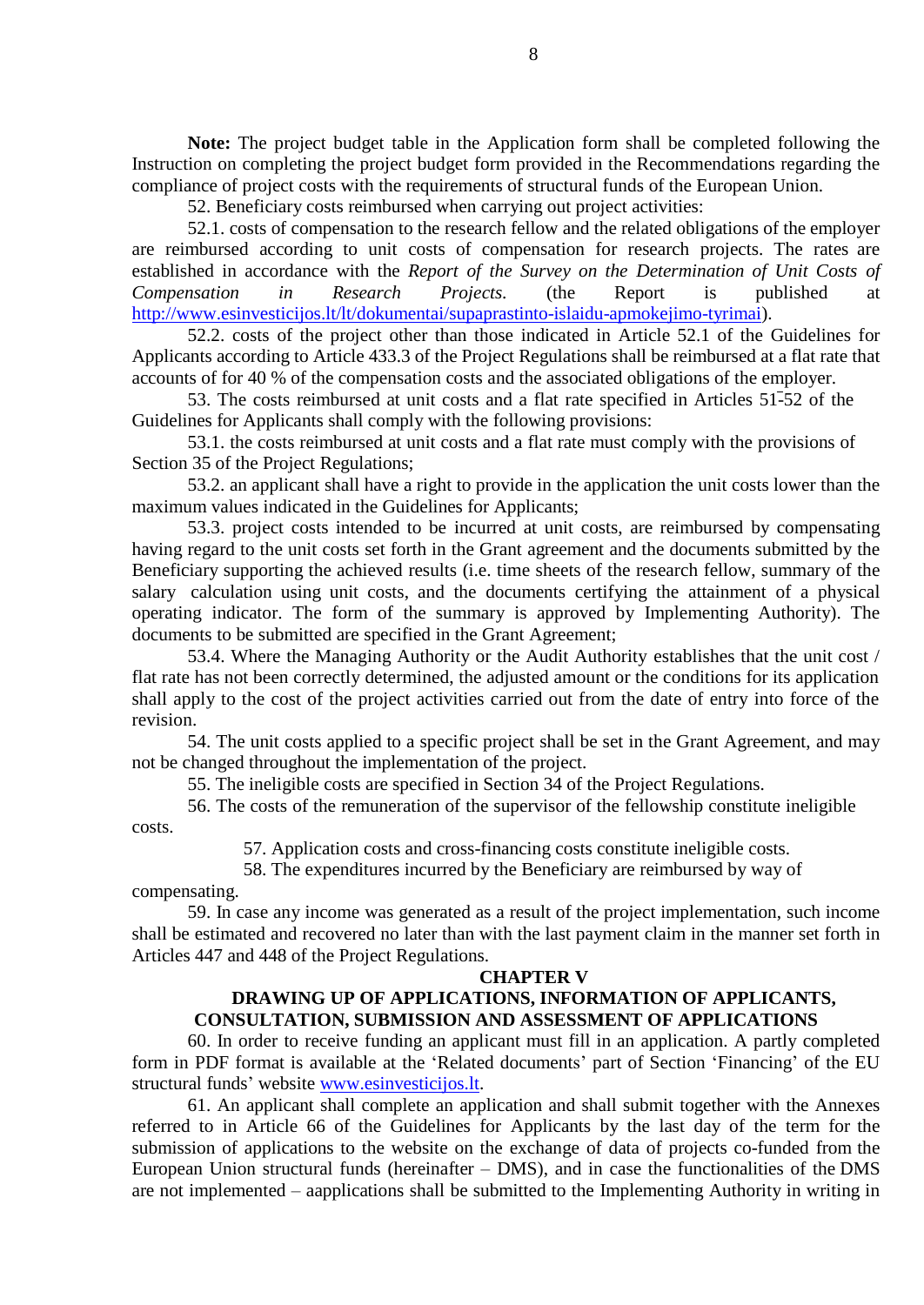the procedure set forth in Section 12 of the Project Regulations.

62. In case an application in accordance of Article 61 of the Guidelines for Applicants is submitted in writing, the application may be submitted in one of the following methods:

62.1. a paper-based copy of the application and its Annexes drawn up in the Lithuanian language are submitted to the Implementing Authority. Attached to the paper-based copy shall be the application and its Annexes recorded in the electronic media. The Annexes shall be submitted in the Microsoft Office Word format. The content of the original and the electronic versions of the application must be identical. Having established that the content of the electronic version of the application does not match the content of the original version, the information provided in the original version of the application shall prevail. An application may be submitted by a registered letter, via a mail courier, or served in person at the address indicated in the call for proposals;

62.2. the electronic document signed by a secure electronic signature is sent to the implementing institution at the electronic mail address indicated in the call for proposals. When the application is submitted in the latter method the documents attached and/or digital copies of the documents attached do not need to be certified by an electronic signature.

63. Where the applications are submitted through the DMS, the Applicant shall log-in to the DMS through the State Information Resources Interoperability Platform, and register as a DMS user.

64. Within 3 days following submission of the Application through the DMS, the Applicant shall enter into the Information system for the submission and administration of applications and reports of the Research Council of Lithuania the following information in the English language: the general information of the application, the description of the project (need for the project, description of the selected solution and the projected results, project summary, the capacity of the Beneficiary to implement the projects, project management description, risks related to the project implementation and their management), curricula vitae of the fellowship supervisor and of the research fellow, as well as the Annexes referred to in Articles 66.4 and 66.7 of the Guidelines for Applicants, drawn up in English in *Microsoft Office Word* format. An Applicant logs-in through a website junkis.lmt.lt, and registers as a user, or can log-in using the data earlier created by the user if he had previously used the system.

65. Where the functionalities of the DMS are temporarily not available, and for that reason the Applicants are not able to upload the application or an Annex(-es) thereto on the deadline for the submission of applications, the Implementing Authority shall extend the term for the submission of applications for 7 (seven) days, and/or provides for a possibility to submit the application and the Annexes in another way, and announces about that in the procedure specified in Article 82 of the Project Regulations.

66. Attached to the application the Applicant is required to submit the following Annexes:

66.1. a letter signed by the Head of the Applicant institution, or a person authorised thereby, regarding the capacities of the Applicant (Beneficiary) to implement the project, and the project security (a model form of the letter is available at the internet website of the EU structural assistance [www.esinvesticijos.lt,](http://www.esinvesticijos.lt/) Section 'Financing' next to "Related document' of a call for proposals, and the internet website of the Implementing Authority [www.lmt.lt\)](http://www.lmt.lt/) (in Lithuanian);

66.2. copies of documents certifying the doctoral degree of the research fellow;

66.3. curriculum vitae of the research fellow (in Lithuanian and English);

66.4. a list of the key research publications (no more than 10), and other research production (no more than 5 articles) of the key members of research groups (with comprehensive bibliographic information, references to *Clarivate Analytics Web of Science*, *Scopus* or another equivalent database or a publicly accessible source for verifying the information, the information on the registration of patents, or cells of plant or animal species, cell lines or strains of the microorganisms) (in Lithuanian and English);

66.5. copies of documents certifying the doctoral degree of the fellowship supervisor;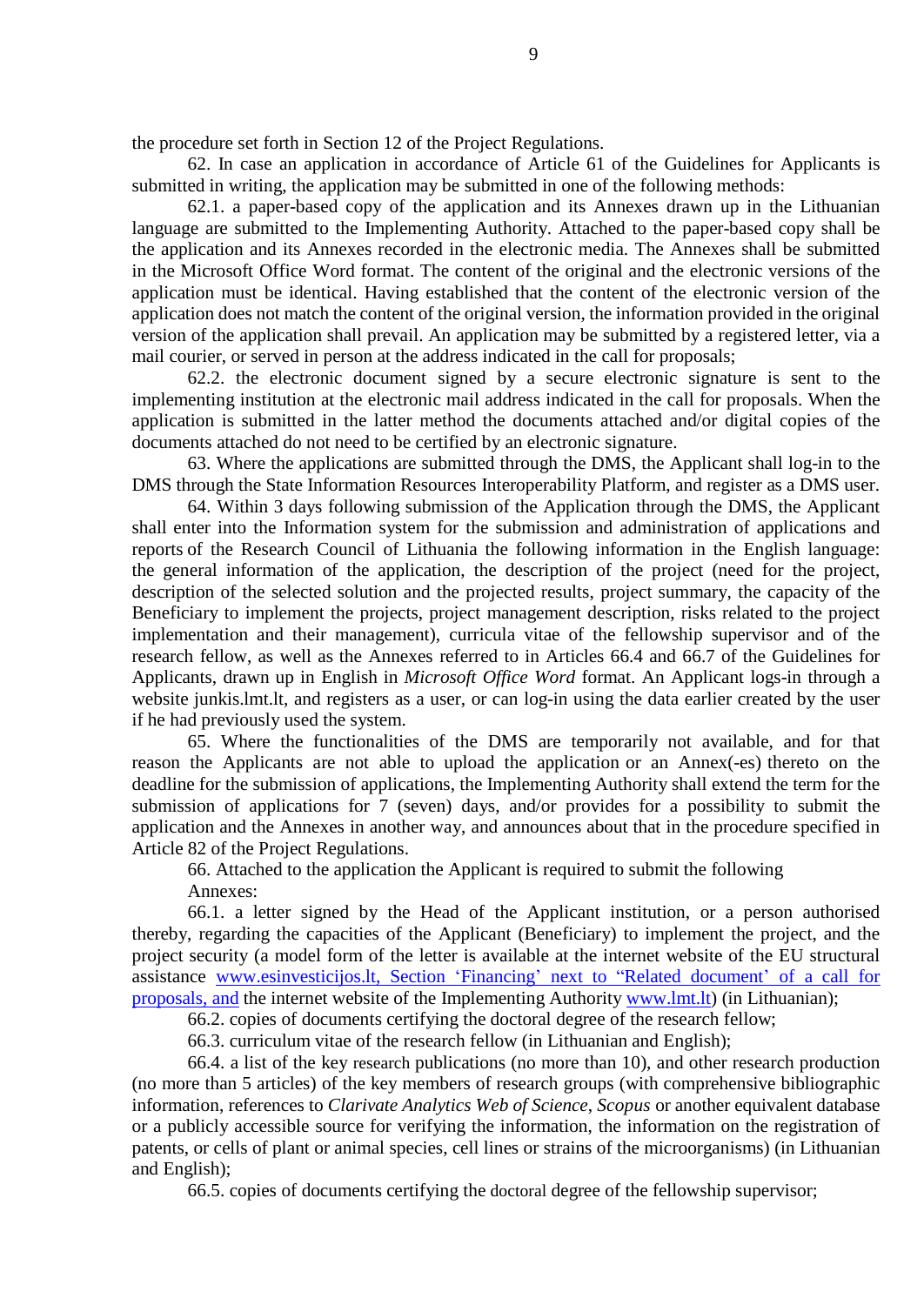66.6. Curriculum vitae of the fellowship supervisor, in addition to other information specifying the experience in supervising PhD students and educating other researchers until the deadline of submission the applications, the experience in the course of the past five years until the deadline of submission the applications of participating in research projects and carrying out other R&D activity (in Lithuanian and English);

66.7. a list of the key research publications published by the fellowship supervisor in the course of the past five years (no more than 10), and other research production (no more than 5), and a list of research papers produced by the deadline for submission of applications (with comprehensive bibliographic information, references to *Clarivate Analytics Web of Science*, *Scopus* or another equivalent data base, or publicly accessible source for verifying the information, the information on the registration of patents, or cells of plant or animal species, cell lines or strains of the microorganisms or other R&D production) (in Lithuanian and English);

66.8. copies supporting the information on granting the pregnancy, child-bearing, paternity or child raising leave (if applies);

66.9. copies of all letters of authorisations to sign the relevant documents (in case such documents are signed not by the head of the institution);

66.10. a letter signed by the Head of the applicants institution, or a person authorised thereby, certifying that the project will not be financed from the funds of the budget of the Republic of Lithuania allocated for the implementation of the Agreement establishing the European Molecular Biology Laboratory (a model form of the letter is available at the internet website of the EU structural assistance [www.esinvesticijos.lt,](http://www.esinvesticijos.lt/) Section 'Financing' next to "Related document' of a call for proposals, and the internet website of the Implementing Authority www.lmt.lt) (in Lithuanian);

66.11. when the Application is submitted by the Applicant referred to in Sub-Article 14.2 of the Guidelines for Applicants, the following Annexes shall be provided:

66.11.1. list covering last 5 years preceding the closing date of the call for proposals, which includes:

66.11.1.1. signed patent or technology licensing agreements (with copies of documents) and / or information on registered patents with the European Patent Office, the United States Patent and Trademark Office, the Japanese Patent Office or the State Patent Bureau of the Republic of Lithuania (maximum 5);

66.11.1.2. scientific publications of the company staff, including the fellowship supervisor (with company affiliations), published in periodicals referenced in the *Clarivate Analytics Web of Science, Scopus* or another aquivalent database (with complete bibliographic information, links to databases or other publicly available source for verifying the information) (maximum 5);

66.11.1.3. R&D projects carried out and executed on the basis of the rights of a principal or partner, funded by Lithuanian and / or foreign institutions or other R&D production (maximum 5) (with references to a publicly available source for verifying the information);

66.11.2. Statistical Report on Research and Development (Form MT-02) approved by the Director of Department of Statistics of the Republic of Lithuania for the last calendar year prior to the date of submission of the Application.

67. The last day for the submission of the applications is specified in the call for proposals that is published at the website of the EU structural assistance [www.esinvesticijos.lt](http://www.esinvesticijos.lt/) and the internet website of the Implementing Authority [www.lmt.lt.](http://www.lmt.lt/)

68. The Applicants shall be informed and consulted in the manner set forth in Section 5 of the Project Regulations. The information about the officials of the Implementing Authority providing consultations and their contact details shall be indicated in the announcement of the call for proposals published according to the Guidelines for Applicants at the website of the EU structural assistance [www.esinvesticijos.lt](http://www.esinvesticijos.lt/) and the website of the Implementing Authority [www.lmt.lt.](http://www.lmt.lt/)

69. The Implementing Authority shall carry out the project eligibility assessment in the procedure set forth in Sections 14 and 15 of the Project Regulations according to the requirements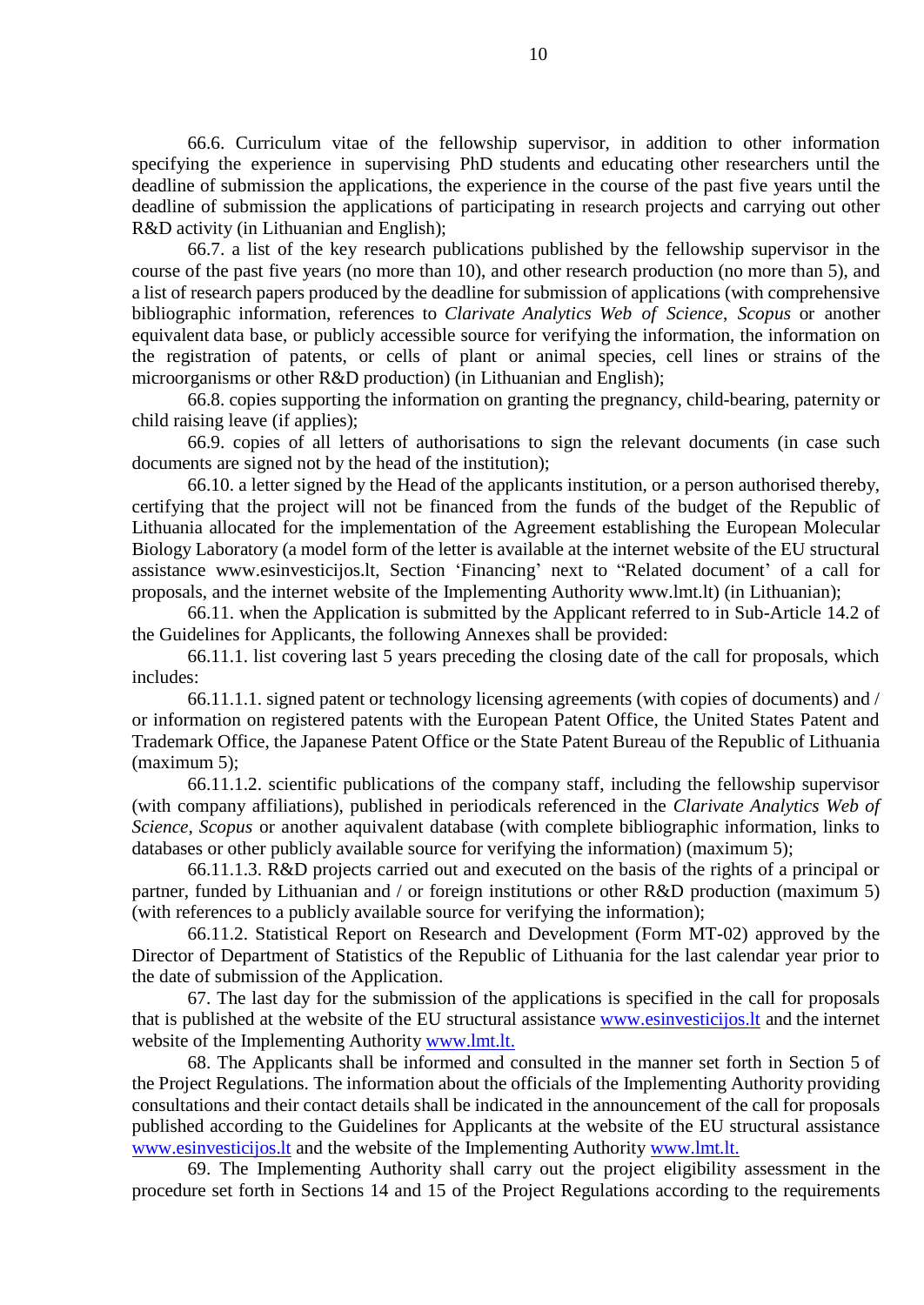prescribed in Annex 1 of the Guidelines for Applicants and special project selection criterion specified in Article 23 of the Guidelines for Applicants, as well as the assessment of the project's quality in Sections 14 and 16 of the Project Regulations in accordance with the requirements set forth in Annex 2 of the Guidelines for Applicants. The results of the eligibility assessment of the projects submitted according to the call for proposals are indicated in the *Report on the Eligibility Assessment of Projects*.

70. The assessment of the applications shall be carried out in the following

manner:

70.1. initially the project is subject to eligibility assessment;

70.2. the applications meeting the eligibility requirements are further referred to the quality assessment.

71. Pending the quality assessment the application are broken down into two parts:

71.1. applications in humanities and social sciences;

71.2. applications in natural sciences, technology, medicine and health, and agriculture.

72. Each section of the applications referred to in Article 71 is further broken down into application groups, taking into account the number of the applications, the number of applications according to science fields approved by Order No V-93 of the Minister for Education, Science and Sport of the Republic of Lithuania on 6 February 2019 *Regarding the Approval of Science and Art Fields*. The number of applications within the groups should be no less than 15 (except in the cases when the number of applications within the sections as per Article 71 is less than 15), and not larger than 30. The groups of applications compiled by the Committee of Humanities and Social Sciences and/or the Committee of Natural and Technical Sciences of the Implementing Authority (hereinafter – the Committee) shall be approved by an Order of the Chairman of the Implementing Authority, and shall be, within 5 working days, published at the website of the Implementing Authority indicating a conditional name of the group of applications, and the codes of the applications assigned to the group.

73. The funds designated by the terms of the call to fund the projects under the measure shall be broken down into as many parts as the number of application groups formed under Article

72 of the Guidelines for Applicants. The funds shall be distributed proportionally to the amounts

requested by the applications groups of the projects compliant with the eligibility requirements according to Annexe 1 to the Guidelines for Applicants (the requested funds shall be specified during the eligibility assessment stage).

74. In the course of an examination of an application the Implementing Authority shall, within the terms and in the manner set forth in Article 118 of the Project Regulations, request the Applicant to provide missing information and/or documents. The Applicant shall provide the information and/or documents within the term set by the Implementing Authority.

75. The applications shall be assessed for a period not longer than 90 days of the deadline for the submission of applications indicated in the call for proposals. The durations of the stages for the assessment of applications are the following:

75.1. the application shall be assessed for a period not longer than 40 days of the deadline for the submission of applications indicated in the call for proposals;

75.2. an assessment of the quality of the projects, the selection and the passing of the decision regarding the funding of projects shall last no longer than 50 days of the approval of the report on the assessment of eligibility.

76. In case of a failure to assess the applications within the established term (when in relation to the assessment of the applications it is necessary to apply to other institutions, carry out inspections at project implementation and/or administration location, also in the cases when the amount of all applications received exceeds the amount allocated under the call for proposals), the implementation term may be extended upon a decision of the Implementing Authority). The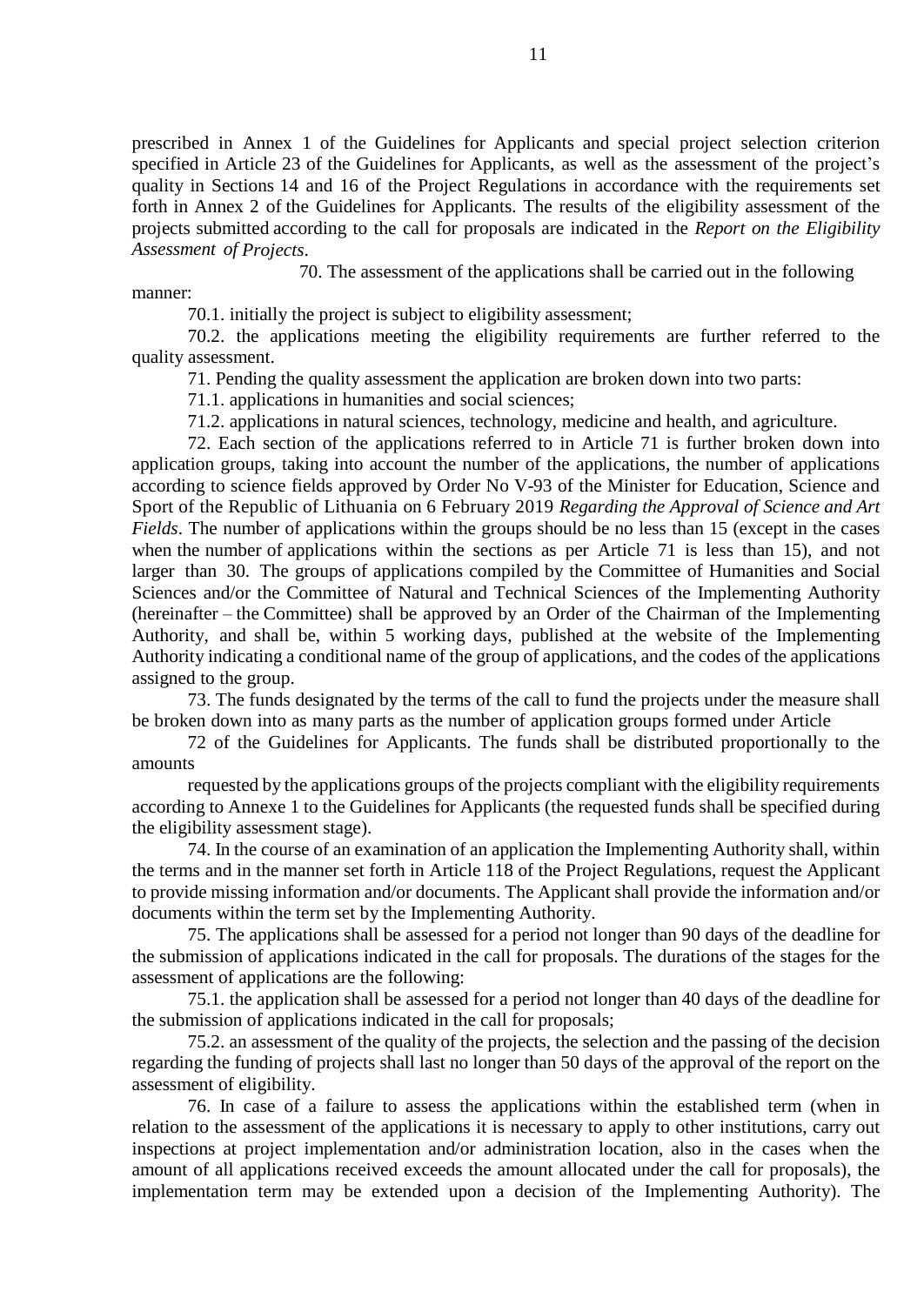Implementing Authority shall notify the Applicants of the new term for the assessment of the applications through the DMS, and in case the functionalities of the DMS have not been installed, the Applicants shall be notified in writing, and the Ministry shall be accordingly notified.

77. The application is rejected for reasons referred to in Article 20 of the Guidelines for Applicants, or Sections 14–16 of the Project Regulations in the manner specified therein. An Applicant shall be notified of a rejection of its application through the DMS, and in case the functionalities of the DMS have not yet been installed, the Applicant shall be notified in writing within 3 working days from the date of the decision to reject the application.

78. The project quality assessment shall be performed by foreign experts whose work shall consist of an individual assessment and an assessment by an expert panel. Two experts shall be appointed for the purpose of an individual assessment of each application; by a duly reasoned decision of the respective committee an additional expert(s) may be appointed, in case the application provides for research activities of interdisciplinary nature. In the manner set forth in Article 80 of the Guidelines for Applicants expert panels for individual application groups shall be set up from the experts appointed to individually assess the applications. An individual assessment is performed by experts individually without consulting the other members of the group regarding the assessment of a specific application. In the course of a group assessment the experts shall discuss the results of the individual assessment, and seek consensus concerning the assessment of each application. Assessment done by expert panel, indicated in minutes of an expert panel is treated as final project quality assessment.

79. In case the research (project activities) provided in several applications for the same call essentially coincide, the eligible project shall be the one with the highest score.

80. Upon the completion of the project quality assessment, a project quality assessment report shall be drawn up for each application group. The report shall contain a list of assessed applications ranked according to the score assigned to the applications within the framework of the quality assessment (from the highest in the descending order), while indicating the score assigned to the application according to each selection criterion. In case the application score equally, the applications are ranked in a priority order in accordance with Article 151 of the Project Regulations.

81. In case the funds allocated to a group of applications according to Article 81 of the Guidelines for Applicants are not sufficient to finance all the positively assessed projects within the group, the first positively assessed project within the group for which the funds are not sufficient shall be funded using the funds of the call not allocated within other application groups (prioritizing the projects with the smallest funding shortage). Subject to the approval of the Ministry funding may be also provided to the first positively assessed projects for which the funding was not sufficient, without exceeding the total amount allocated according to the Guidelines for Applicants (prioritizing the projects with the smallest funding shortage). The retained funds under a call that are not sufficient to fund at least one project, shall be transferred to another call according to the Guidelines for Applicants.

82. The final discussion of the assessment of the applications shall be organised, and the composition of the group engaged in the discussion of the final assessment shall be approved by the Implementing Authority in the manner set forth in Article 146 of the Project Regulations. The principles of activities of the group engaged in the discussion of the final assessment shall be set forth in an Order approving the composition of the group, or in its Rules of Procedure.

83. Having agreed with the Ministry the Implementing Authority may decide not to hold a discussion of the final assessment of applications referred to in Article 82 of the Guidelines for Applicants provided the amount allocated to the specific call for proposals is sufficient to fund all the applications submitted under one call and recognised as eligible within the framework of the quality assessment.

84. Having completed the assessment of the applications the Implementing Authority shall draw up a report on the selected reports in accordance with the provisions of Section 17 of the Project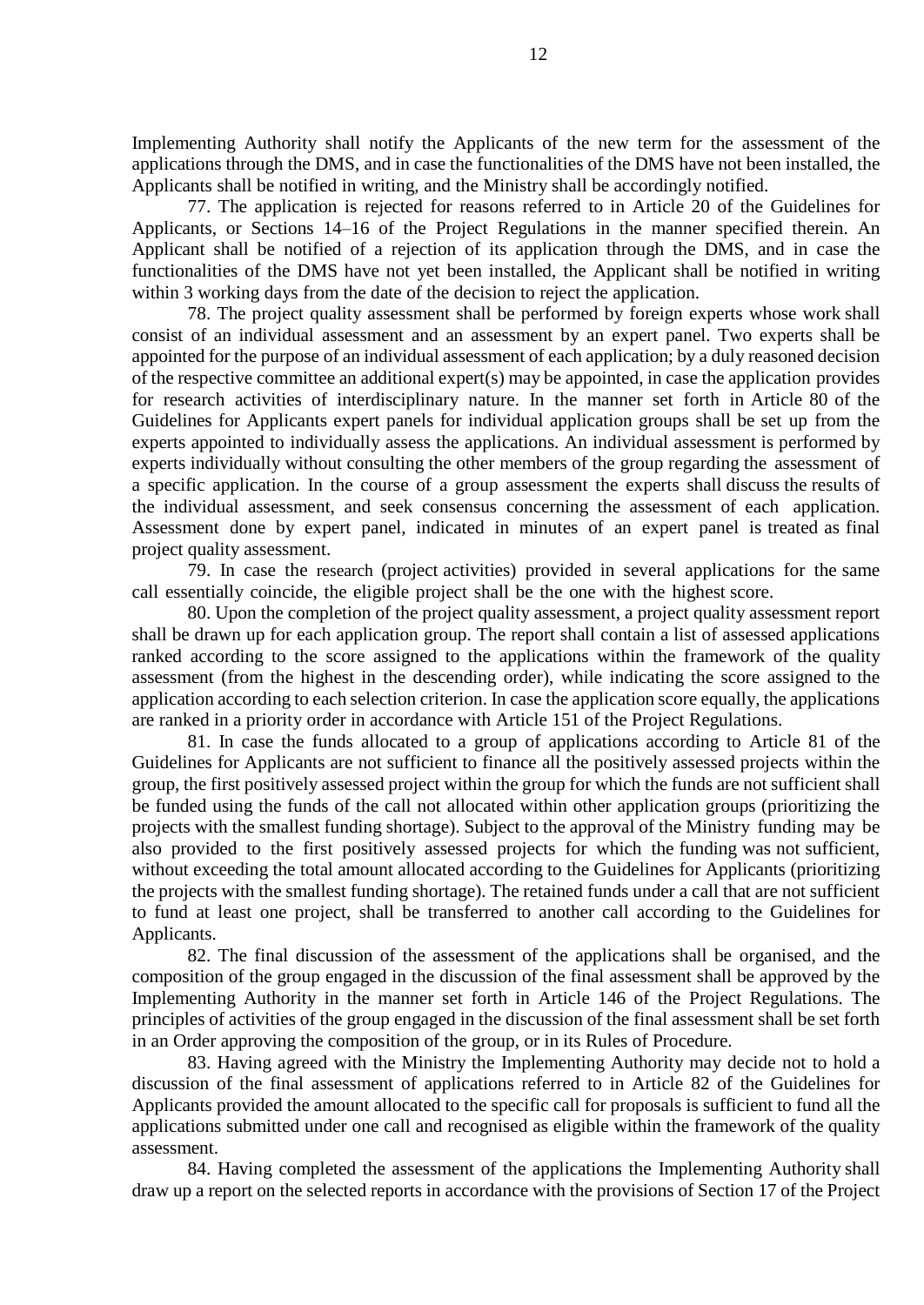Regulations.

85. The list (approved by the Chairman of the Research Council of Lithuania) of Applicants whose projects have been or have not been selected for funding, the amount of funding allocated to each project and the total amount of funding allocated under the call for proposals shall be published on the EU Structural Funds website www.esinvesticijos.lt and Applicants shall be informed through the DMS or in case the functionalities of the DMS are not implemented – in writting (not applicable if Applications were rejected during the evaluation).

86. Within 3 working days of the dispatch of the information about the passed decision regarding the project selection for funding, the Applicant shall have a right to submit an appeal regarding the quality assessment of the application to the Implementing Authority in the cases and the procedure set forth in the General Rules for Competitive Financing of Research and Dissemination Projects of the Research Council of Lithuania, approved by Order No V-176 of the Chairman of the Research Council of Lithuania of 4 April 2019 *On the Approval of the General Rules for the Competitive Financing of Research and Dissemination Projects of the Lithuanian Research Council*.

87. The Applicant shall have a right to appeal the decision to reject the application in the procedure set forth in Section 43 of the Project Regulations no later than within 14 days from the day at which the Applicant learned or should have learned about the contested actions of the Implementing Authority or the omission.

88. Having completed the assessment of the applications the Implementing Authority shall, in the manner set forth in Section 18 of the Project Regulations, and using the form provided in Annex 4 to the Guidelines for Applicants, draw up and submit to the Applicant a draft Grant Agreement and indicate the term of the validity of the offer to sign the Grant Agreement. Where within the term of validity of the offer set by the Implementing Authority the Applicant fails to sign the Grant Agreement, the offer to sign the Grant Agreement shall be considered expired. The Applicant shall have a right to apply to the Implementing Authority with a request to change the term for signing the Grant Agreement in view of objective reasons beyond the control of the Applicant.

89. The original copy of the Grant Agreement may be drawn up and submitted:

89.1. as a signed paper document, or

89.2. as an electronic document signed by an electronic signature depending on the choice of the form of the document by the Beneficiary.

## **CHAPTER VI REQUIREMENTS APPLICABLE TO PROJECT IMPLEMENTATION**

90. The project is implemented following the requirements of the Grant Agreement, the Guidelines for Applicants and the Project Regulations.

91. Where the activities have not been launched within one month from the effective date of the Grant Agreement, the Implementing Authority shall have a right to unilaterally terminate the Grant Agreement in the manner specified in Article 192 of the Project Regulations.

92. While implementing the project activities the Beneficiary shall ensure that only the participants of the target group referred to in Article 31 of the Guidelines for Applicants are engaged in the activities, and shall undertake to hold documents certifying the belonging of each participant to the target group.

93. The Beneficiary shall through the DMS, and in case such functionalities of the DMS have not yet been installed, provide to the Implementing Authority the information in writing about each research fellow engaged in the research on the first day of the engagement of the fellow in project activities on a single occasion through the project implementation period according to the project participant questionnaire form that the Implementing Authority provides to the Beneficiary after the signature of the Agreement.

94. In case a research fellow refuses to fill in the participant questionnaire form and/or the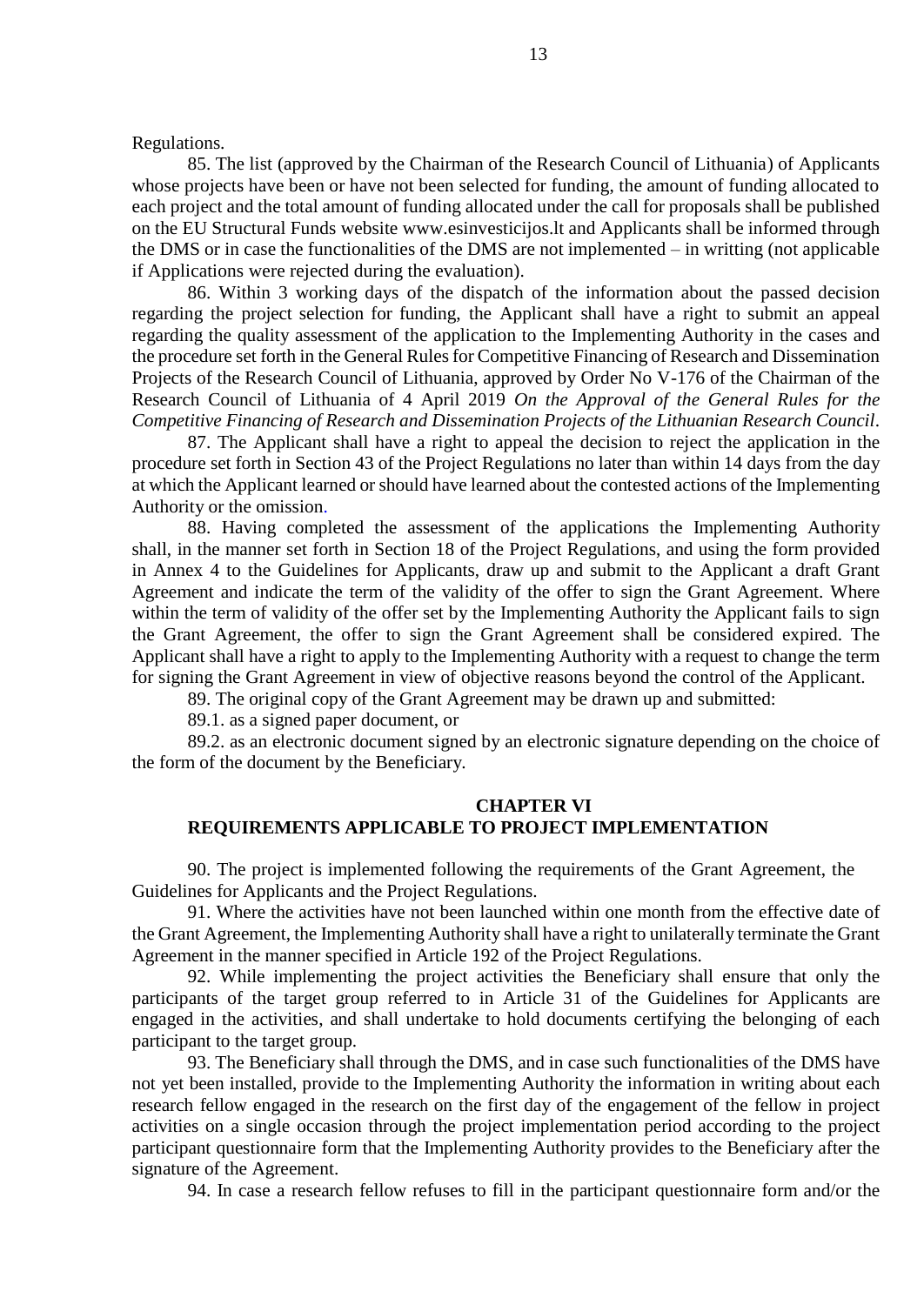Beneficiary is not in a position to submit the data about the participant, the costs of the research fellow's participation in the project activities are recognised to be ineligible. Where because of a disability the research fellow cannot fill in the participant questionnaire form and/or the

Beneficiary has access to the information stored in public registers or the state or municipal information systems about the research fellows carrying out the research, or has the information about the research fellows (and can validate the correctness during the on-site inspection), in that case the information about the project participants provided in the participant questionnaire is submitted to the Implementing Authority by the Beneficiary, and the research fellow will not be required to fill in the participant questionnaire form.

95. The Beneficiary shall submit fellowship reports within the terms set forth by the Grant Agreement. The fellowship reports are assessed by the experts in the procedure set forth by the Implementing Authority. Upon a request of the Implementing Authority the Beneficiary shall also provide the information on the project implementation progress, and the research or technological products created as a result of the project.

96. For the purpose of supervising the project implementation course the Implementing Authority shall have a right to carry out an on spot check of the project. Representatives of the Ministry shall have a right to attend the project implementation and/or administration location individually or together with the Implementing Authority.

97. In the course of the implementation of the project the Beneficiary shall agree with the Implementing Authority all the deviations from the scheduled implementation of the project, that amend the scope of the project, the costs, or extend the duration of the project or cause other modifications to the project or the obligations of the Beneficiary defined in the Grant Agreement. Any changes in the Project implementation or the Grant Agreement shall be agreed with the Implementing Authority in the manner set forth in the Grant Agreement.

98. The Beneficiary shall provide information about a project being implemented or delivered in the manner set forth in Section 37 of the Project Regulations by selecting the actions for the information about the project proportional to the scope of project activities and referred to in Articles 450.1, 450.2 and 450.6 of the Project Regulations, and engaging in other activities intended for information about project activities.

99. The Beneficiary shall allow responsible officials of the European Commission, the European Court of Auditors, an audit institution and other institutions to access all the documents in the course of the implementation of the projects and for another 2 years from December 31 of the year in which the decision was taken to approve the invoices submitted to the European Commission, or when the end of the project financing coincides with the reporting year for which the invoices are submitted to the European Commission, and retain the documents in the procedure stipulated in Article 488 of the Project Regulations, except the documents that are drawn up, submitted and received through the DMS. The specific term for retention of project- related documents is set in the Grant Agreement.

100. In case where implementing the project the Beneficiary fails to comply with the terms and conditions of the Grant Agreement, and/or violates legal acts of the Republic of Lithuania and/or the European Union, or in case the fellowship report submitted by the Beneficiary is assessed negatively, the Implementing Authority shall have a right by its unilateral decision to reduce, suspend or terminate the funding of the project, and/or to terminate the Grant Agreement and/or request the repayment of project funds or part thereof, following the requirements set forth in the decision of the Implementing Authority. Any violations of the Grant Agreement shall be considered, and the decisions regarding such established violations shall be passed in the procedure set forth in the Project Regulations.

### **CHAPTER VII**